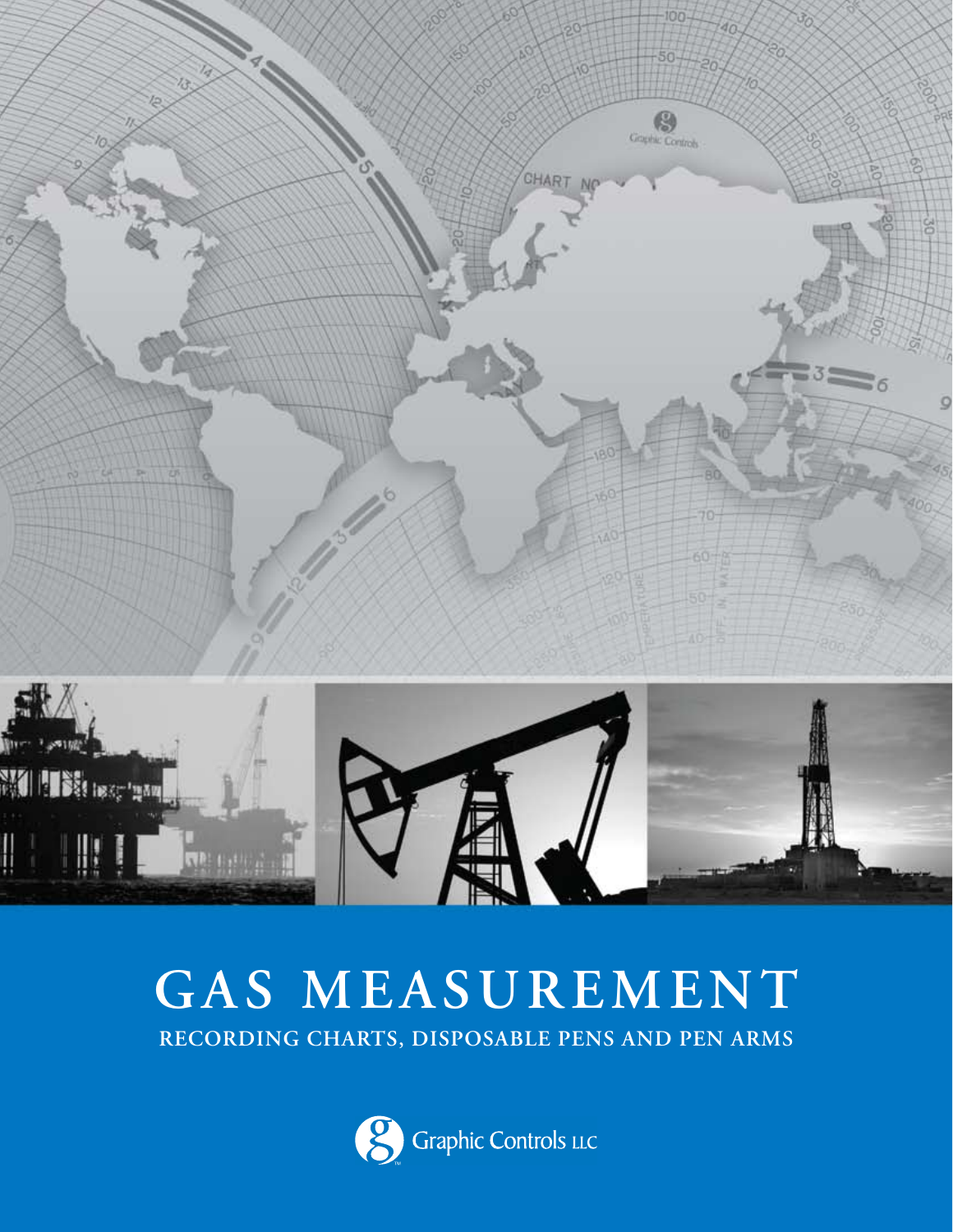

## A TRADITION OF EXCELLENCE AND A FUTURE OF INNOVATION

## **Products for the Gas Industry**

- Our All Temperature Gas Pens **4**
	- The Welker Slot Chart **6**
- Products for Integration and Calibration **7**
	- Series 77™ Disposable Pens **8**
		- Pen Arm Guide **9**
		- Chart Variations **10**
		- Chart Descriptions **11**

MC M-500

#### **Graphic Controls LLC Buffalo, NY**

Graphic Controls is a world leader of recording charts and high quality disposable pens, pen arms, inks and accessories. We manufacture charts and pens to fit the majority of recorders in use today.

The enormous variety of recording charts made by Graphic Controls includes circular, strip, rectangular and fanfold charts...ink-writing, heatsensitive, pressure-sensitive and electrosensitive. These charts are used in instruments that record physical measurements such as: temperature, pressure, humidity, flow, liquid level, electric current and voltage...magnetic, seismic and similar information.

Graphic Controls is a single-source supply for your total recording chart requirements. And we bring more than 50 years of experience to bear on the custom design of charts to fill special needs...for any application.



- $\blacksquare$  Optimal 7 mil thickness to provide stiffness and curl control for use in the field under normal and high stress conditions.
- $\blacksquare$  All disposable pens are designed to meet exacting environmental and performance standards to ensure consistent high quality.
- Easy recording retrofit with patented POSILOC™ Pen Arms.
- $\blacksquare$  Compatibility with OEM specifications to ensure continued reliable performance, that meet or exceed American Gas Association (AGA) specifications.
- $\blacksquare$  Our manufacturing facility has obtained ISO 9001-2000 certification. We are especially proud to be among the manufacturers who have received certification to this exacting standard on our first application. You can be assured that every product we offer meets the highest quality standards and will provide you with reliable performance in the most demanding and critical operations.





**Graphic Controls Offers the Unique Combination of Recording Charts and Disposable Pens... Tailored to Your Measurement Requirements** 

**For Your Gas Measurement System: Recording Charts and Disposable Pens from GRAPHIC CONTROLS.**

Graphic Controls manufactures the charts and disposable pens we sell...so we've taken the time to make sure they work well...Together.

SH-2001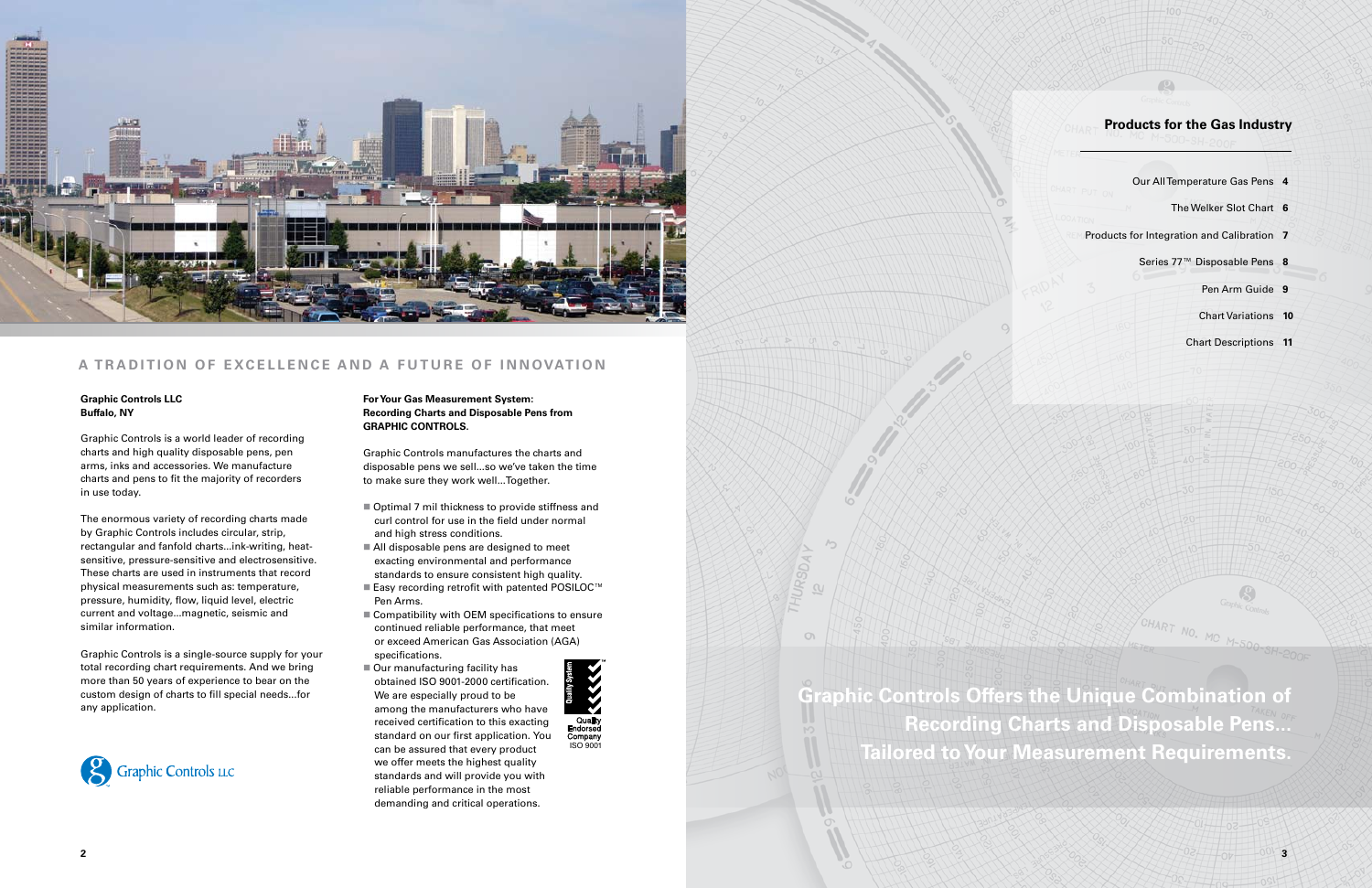

- $\blacksquare$  The intense black ink in our Static Pens allows you to forget about retracing!
- $\blacksquare$  Our redesigned bias cut nib covering design provides enhanced visibility while arcing the pens and setting the time lag.
- $\blacksquare$  Our continued commitment to excellence for all of our Gas Measurement Products ensures your satisfaction.



### **Look for our "Gas Flame" logo on Series 72™ and Series 79™ Disposable Pens:**

- $\blacksquare$  Broader line width assures reliable scanner processing.
- Exclusive Graphic Controls inks virtually eliminate skips and estimations.
- All temperature ink ensures a solid, scannable trace in all types of climates.
- $\blacksquare$  Pen Arrays can be calibrated to a 15 minute time lag (.090") between Differential and Static pens on the Zero Line of a 24 hour chart.
- $\blacksquare$  Scannable pens allow you to increase the number of charts that can be scanned and will improve the accuracy of your billing operation.

### **Series 72™ and 79™ Scannable Pens are designed to produce consistently CLEAN, SCANNABLE charts.**

- $\blacksquare$  Fine-point pen tips provide sharply defined lines.
- $\blacksquare$  Thinner lines allow integrator operators to trace the flow of gas more accurately.
- $\blacksquare$  Pen Arrays can be calibrated to a 15 minute time lag (.090") between Differential and Static pens on the Zero Line of a 24 hour chart.





# **Series 72™ and 79™ Fine Line Pens for Integrators**



### **Series 72™ and 79™ Fine Line Pens for Integrators offer performance advantages to gas industry companies that process their charts manually.**

#### **Important**

These products are warranted to be free from all defects in material and workmanship. Because of the variety of uses to which these products may be put, seller does not warrant that they can be used for any particular purpose and disclaims all other warranties, whether expressed or implied.



#### **Part Number System**



Gas industry pens use a 10-digit part number. The Marking Systems Guide lists gas industry pens with the appropriate recorders.

### **All Temperature Pens All Temperature Pens**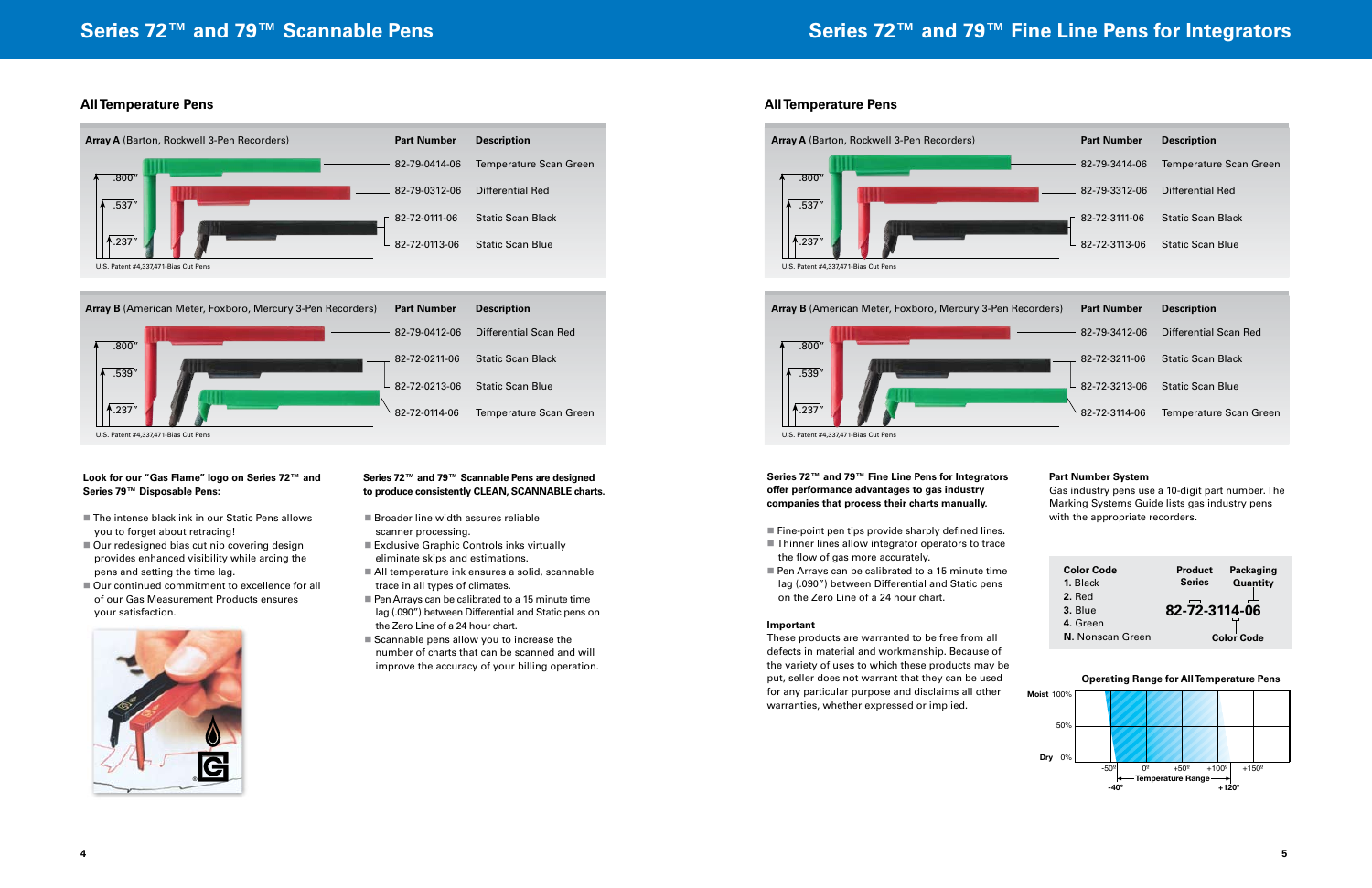#### **Gas Measurement Supervisors**

For the calibration of your electro scanners and manual integrators, Graphic Controls has the answer. For years Graphic Controls has been selling Calibration Discs to instrument manufacturers for the daily calibration of their equipment.

The accuracy and precision of our Calibration Discs exceeds the American Gas Association AGA-5 specifications.

The most popular Calibration Discs are listed below but if you have any special requirements, contact your sales representative or call our Customer Service Department at the telephone number on the back of this brochure for assistance.



**The Welker Slot Chart** can provide the chartchanging reliability that you need on your recording instruments. Thanks to the patented\* Welker Slot, you can be assured of continuous chart readings, which facilitate greater accuracy in chart computation and billing.

\*U.S. Patent # 4,224,629

# **Calibration Discs & Integrator Pens**



The Series 85™ Integrator Pen eliminates the time-consuming and messy chores of filling and cleaning your integrator's tracing pens by replacing bottles of ink with a clean, reliable disposable pen.

Filled and sealed at our on-site factory, the Integrator Pen is a revolutionary self-contained ink system. There's no chance of leaks, spills or clogs and for your convenience, you never have to touch the ink.

Plain dial charts and blotters are available for many different applications. For more information, contact your sales representative or call our Customer Service Department at the telephone number on the back of this brochure.

## **Series 85™ Integrator Pen**

**The Series 85 Integrator Pens are available in 5 colors.** Order by part number indicated:

Each pack contains **10 pens** of a single color.

#### **Welker Slot Chart: When you need chart-changing reliability.**

After years of customer usage in both field and off-shore operations, not a single major operating problem has been reported. Automatic chart changing provides gas transmission companies with accurate chart data, which results in a greater amount of billable gas and increased revenues.

The reliability factor of the Welker Slot Chart has been a remarkable achievement of design and quality assurance in our chart repertoire. Welker Slot Charts are used by most of the major gas transmission companies in the United States and the market's continued reliance on our charts is a testament to the accuracy and reliability of our product offering.

We print, die-cut and punch our charts with precision, custom designed equipment. The accuracy of our chart products is the result of millions of dollars of investment in state of the art instruments and equipment. Our financial investments and commitment to continuous improvement allow us to provide exceptional quality and fulfill the most critical requirements of gas measurement.





Used with the Mullins Dial-O-Graph® Automatic Chart Changer, our charts with the exclusive Welker Slot provide fast, accurate and reliable readings. It can be expensive and frustrating when charts become jammed or damaged during the measurement process but the reliability and durability of our high quality charts will make these problems an afterthought.

Welker Slot Charts offer scanner ink in two shades, readout holes, back-printing and overprinting. Our charts function properly on all scanner and integrator units.

Dial-O-Graph® is a registered trademark of the Mullins Manufacturing Company.



# **Calibration Discs**

| <b>Ordering Description</b> | <b>Description Breakdown</b>         |
|-----------------------------|--------------------------------------|
| $\mid$ CBD 001              | Linear Scribing for American M       |
| $\vert$ CBD 005             | Linear & Square Root Scribing 1      |
| $\overline{C}$ BD 007       | <b>Custom made Calibration Discs</b> |

**THIN**–The thin Calibration Discs are made of a high quality Kodak® film.

#### can Meter (Wescott)–Foxboro–Rockwell

ibing for American Meter (Wescott)–Foxboro

U.S. Patent #4,854,762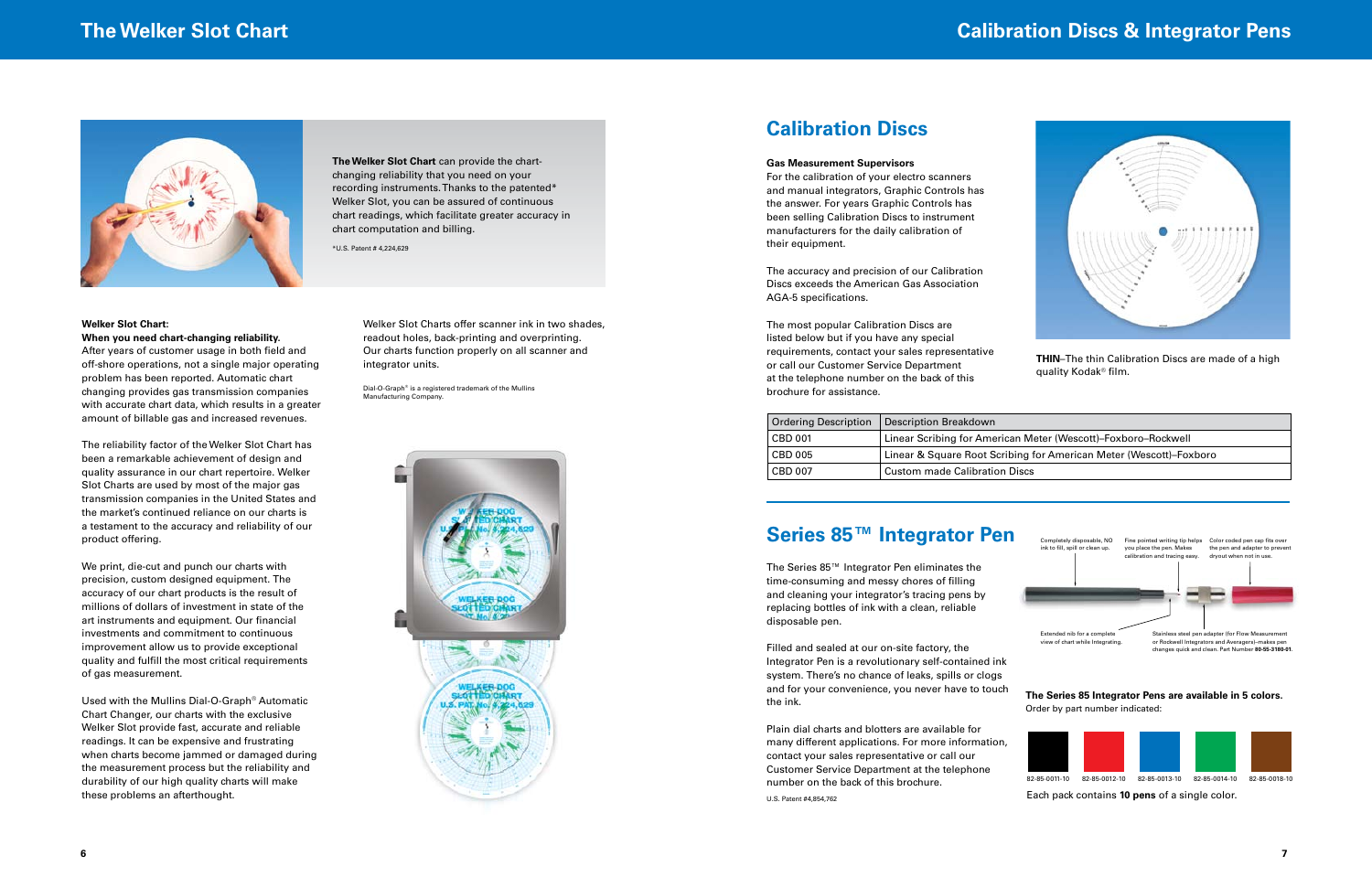# **Series 77™ Disposable Pens Gas Industry Posiloc™ Pen Arm Guide**

#### **To Fit: Barton**



| <b>Instrument</b><br>Model No. | <b>Replacement for</b><br>Mfr. part No.        | Order by GC<br><b>Part Number</b> |
|--------------------------------|------------------------------------------------|-----------------------------------|
| 12" Recorders                  | Differential & Static<br>Differential & Static | 80-36-2430-01                     |
| Model 202                      |                                                | 80-36-1330-01                     |
|                                |                                                | 80-36-1340-01                     |

#### **To Fit: Foxboro**

#### **To Fit: Mercury**

| Instrument<br><b>Model Number</b>  | <b>Adjustable Pen Arm</b><br><b>Order by GC Part Number</b> | <b>Standard</b><br>Pen Arm | <b>Light Weight</b><br>Pen Arm |
|------------------------------------|-------------------------------------------------------------|----------------------------|--------------------------------|
| 10" Round                          |                                                             | 80-36-1190-01              | 80-36-3130-01                  |
| Case and                           | 80-36-2420-01                                               | 80-36-1200-01              | 80-36-3140-01                  |
| 12" Rectangular<br>Case (Model 40) |                                                             | 80-36-1210-01              | 80-36-3150-01                  |
| Recorders                          |                                                             | 80-36-1220-01              | 80-36-3160-01                  |
|                                    |                                                             | 80-36-1230-01              | 80-36-3170-01                  |
| <b>Rectangular Case</b>            |                                                             | 80-36-1240-01              | 80-36-3180-01                  |
| (Model 30) and                     | 80-36-2410-01                                               | 80-36-1250-01              | 80-36-3190-01                  |
| 12" Round Case                     |                                                             | 80-36-1260-01              | 80-36-3200-01                  |
|                                    |                                                             | 80-36-1270-01              | 80-36-3210-01                  |



Model 39B Gas Recorder. 12" Rectangular Case. 80-36-3690-01.

| Instrument<br><b>Model Number</b>               | <b>Description</b> | Order by GC<br><b>Part Number</b> |  |
|-------------------------------------------------|--------------------|-----------------------------------|--|
|                                                 | #1 Temperature     |                                   |  |
| #800 Series (8")<br>#1200 Series (12")          | #2 Pressure        | 80-36-3710-01                     |  |
|                                                 | #3 Volume          |                                   |  |
|                                                 | #1 Temperature     |                                   |  |
| #900 Series (12")<br>#700 Series (8", 10", 12") | #2 Pressure        | 80-36-3740-01                     |  |
|                                                 | #3 Volume          |                                   |  |



### **To Fit: American Meter**

#### **Packaging:** One pen arm per package

\*Adjustable length simplifies recorder retrofit. Finger-tight control allows one pen arm to function in any position on the recorder.

| Ident.<br>Letter | <b>Instrument Model</b><br>Number/Size | Order by GC<br><b>Part Number</b> |
|------------------|----------------------------------------|-----------------------------------|
| *A               |                                        | 80-36-2490-01                     |
| *R               | To fit all positions 12" Recorder      | 80-36-3030-01                     |

**12" Orifice Meter**

#### **Pen Arms – For use with Series 72 & 79 Disposable Pens.**

| <b>Instrument Model</b><br>Number/Size | <b>Function</b> | Order by GC<br><b>Part Number</b> |
|----------------------------------------|-----------------|-----------------------------------|
| 8" Round                               |                 |                                   |
| Single Pen                             | Pressure        | 80-36-3330-01                     |
|                                        | Volume          | 80-36-0990-01                     |
| Two Pen                                | Pressure        | 80-36-3330-01                     |
|                                        | Volume          | 80-36-0990-01                     |
|                                        | Temperature     | 80-36-3340-01                     |
|                                        | Pressure        | 80-36-3330-01                     |

Temperature & Differential 80-36-0980-01 Static 80-36-0970-01



**Note:** These Posiloc pen arms are adjustable for length and can be used in all 3 positions. **Packaging:** One per package

#### **Pen Arms (Adjustable) – For use with Universal Series 72 & 79 Disposable Pens**

Pen Arm U.S. Patent #4,186,405.

|                                     | Pen Part No   | <b>Position</b> | Color      | Pen Arm No.       |
|-------------------------------------|---------------|-----------------|------------|-------------------|
|                                     | 82-77-1001-03 | <b>INNER</b>    | BLACK*     | 80-36-3640-01 (1) |
| Series 77/To Fit:<br>American Meter | 82-77-2002-03 | <b>MIDDLE</b>   | <b>RED</b> | 80-36-3650-01 (2) |
|                                     | 82-77-3004-03 | <b>OUTER</b>    | GREEN      | 80-36-3650-01 (2) |
|                                     | 82-77-1001-03 | <b>INNER</b>    | BLACK*     | 80-36-3390-01     |
| Series 77/To Fit:<br><b>Barton</b>  | 82-77-2002-03 | <b>MIDDLE</b>   | <b>RED</b> | 80-36-3390-01     |
|                                     | 82-77-3004-03 | <b>OUTER</b>    | GREEN      | 80-36-3390-01     |

(1) Right Hand Adjustment

(2) Left Hand Adjustment

### **Our Graphic Controls Series 77** pens couple

field retrofit with the convenience and reliability of our Disposable Pens. The pens will quickly convert 1, 2 or 3 pen recorders. They are the ONLY disposables available for this chart-changer equipped application.

What makes these pens different? Their shape! The pen body has been moved away from the writing tip and just a thin metal stylus extends down to the chart's surface. This way, nothing interferes with the critical chart-changing cycle.

#### **Non Chart-Changing Applications**

Series 77™ disposable pens are also recommended for applications where frequent pulsation causes writing problems.

#### **To Install**

Simply remove the old ink system, connect the pen to its pen arm and place it on the recorder. The pen arm's slotted end allows plenty of room for adjustment to meet the arc line.

All pen bodies are color coded to match the ink they contain.

Blue Pens are available for inner position: Order 82-77-1003-03



**Series 77™ Disposable Pens to fit Barton and American Meter Recorders with Automatic Chart Changers**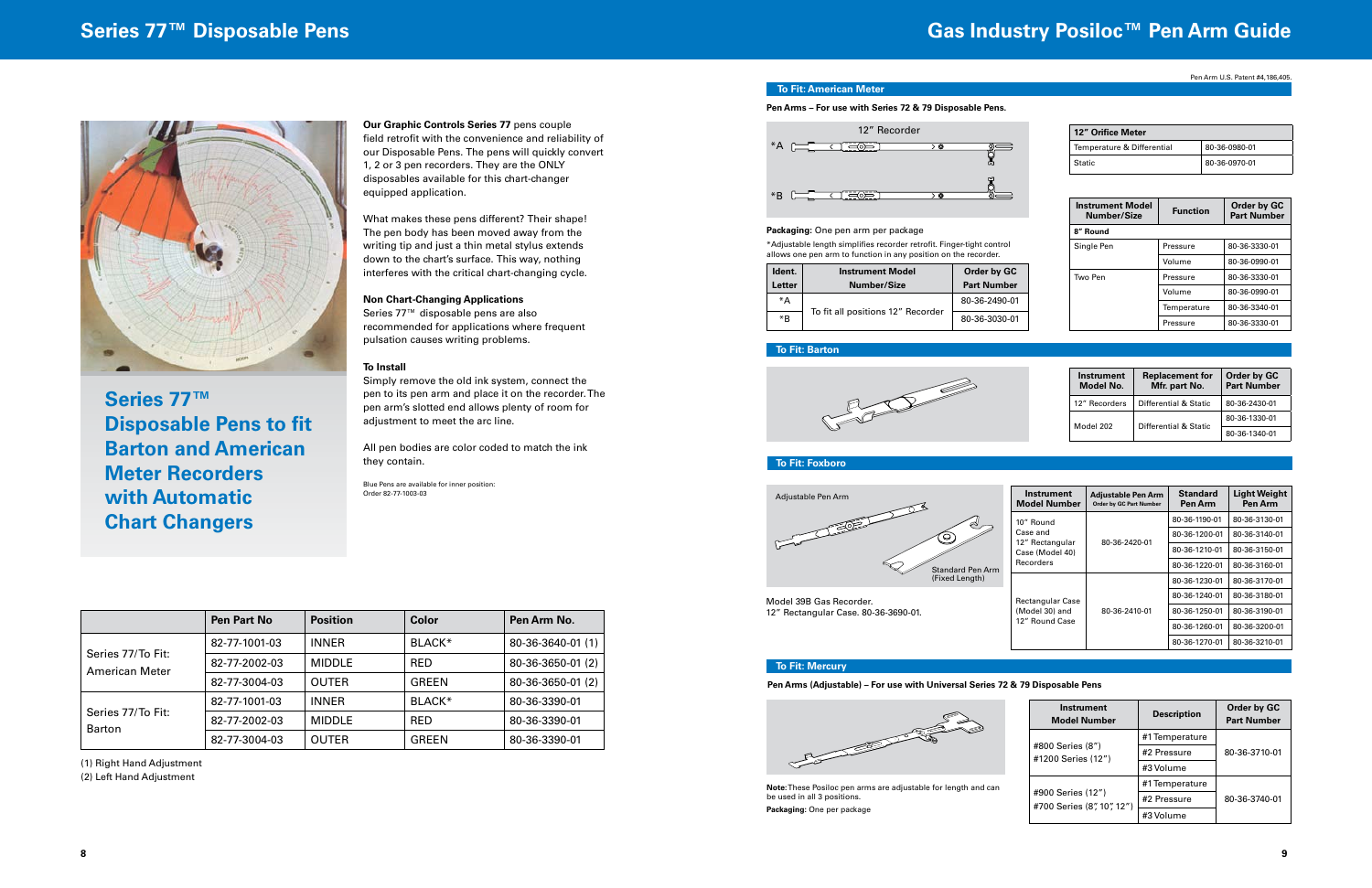## meet your unique application requirements. We can also produce private label charts designated with your company's identification to meet your organizational

- Dial-O-Graph Slotting
	-
	- Automatic-Meterman Slotting

- Readout Hole
- Special Holes



## **Material:**

■ Non-Standard Paper

# **Chart Variations Chart Descriptions**

 $5 = 6"$ 

| <b>Make &amp; Model Number To Fit:</b>                              | <b>Size</b> | <b>Chart Range</b>                        | <b>Part Number</b> |
|---------------------------------------------------------------------|-------------|-------------------------------------------|--------------------|
|                                                                     |             | $0-10$ Sq. Root                           | L-10               |
| L Series - Sq. Root                                                 | 11 1/8"     | 0-50 Sq. Root; 7 day                      | $L-50-S$           |
|                                                                     |             | 0-100 Sq. Root; 0-250 Pressure            | L-100-250          |
|                                                                     | 11.1/8"     | 0-100 Pressure; 0-20 Differential         | M-100-T            |
| M Series – Pressure & Differential (& Temperature)                  |             | 0-100 Pressure; 0-50 Differential, 0-150T | M-100-150F         |
|                                                                     | 111/8"      | 0-100 Pressure                            | MP-100             |
| MP Series – Pressure (& Pressure & Temperature)                     |             | 0-100 Pressure, 0-150 Pressure            | MP-100-0-150       |
|                                                                     |             | 0-150 Pressure, 0-200 Temperature         | MP-150-200F        |
| MT Series - Temperature Only                                        | 11 1/8"     | $0 - 100F$                                | MT-100             |
|                                                                     | 111/8"      | $0-100%$                                  | $0 - 100%$         |
| Universal Series                                                    |             | 0-100%, 150 Temperature, 8 day            | 0-100%-150-8D      |
| P Series - Pressure                                                 | 8''         | 0-100 Pressure; 7 Day                     | P100-S             |
| Differential Suffixes: $X = 0-10$ ; $T = 0-20$ ; TV = 0-25;         |             |                                           |                    |
| No Suffix = 0-50; H = 0-100; $XX = 10 - 0 - 10$ ; TV & TV = 25-0-25 |             |                                           |                    |

### **American Meter/Barton**

79801 – Third Number = Rotation: 8=24HR; 9=7 Day; L=16 Day; N-31 Day -L=7 Pt Paper

### **Foxboro**

|  |  |  | $\vert$ 898500 – First Number = Size: 8=12"; 7=10"; 6=8" |  |  |  |  |
|--|--|--|----------------------------------------------------------|--|--|--|--|
|--|--|--|----------------------------------------------------------|--|--|--|--|

### **Mercury- Designated in Part Number**

12" 0-100, -30-120 = P 0-100-30-0-120-12

 $| 8"$  0-300, -30-120 = P 0-300-30-0-120-8

### Scanner Shades